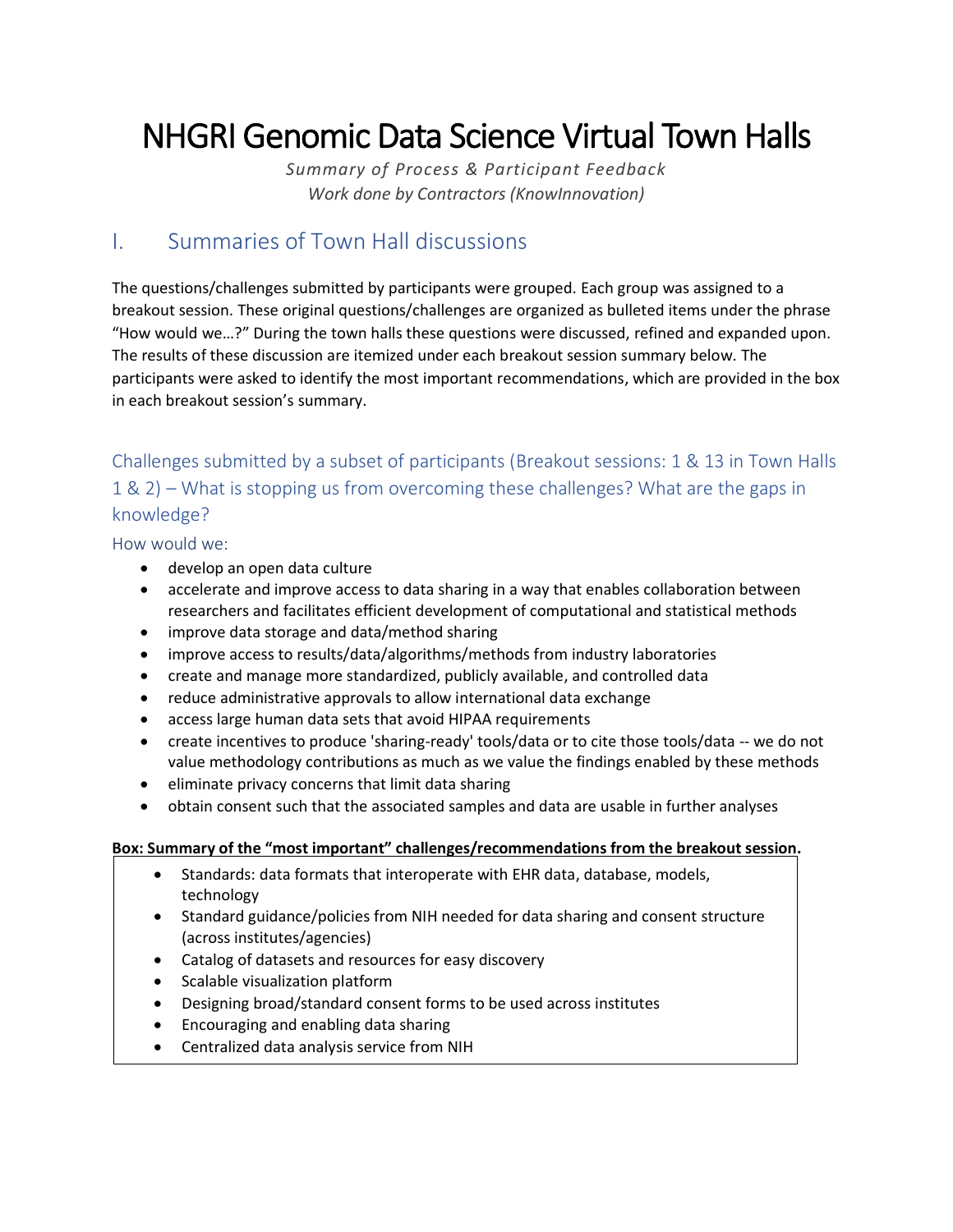- **1. Standard data models and formats, as well as database and technology (e.g., programming languages, lab tests)**
	- There is a communication gap between computer scientists and geneticists regarding data storage and formatting.
	- The process of data sharing is an obstacle time is spent finding the right database to deposit data (e.g., metabolomics data - dbGaP or SRA?) and the right cloud platform (so that data are findable).
	- Lack of dbGaP for other omics data types.
	- Standardize the data processing and submission raw data, processed data, ready-touse data. Sometimes data is more granular or less specific than the standard.
	- Lab tests and their parameters change, so it is difficult to standardize that data.
	- Recommendation: Need to standardize data formats and models that communicate with EHR data.
	- Recommendation: Discussions to standardize data format, database, and technology (e.g., programming language) for data sharing before data capture.
	- Recommendation: Comparing and merging metadata results, and sharing the interfaces to share the data.

# **2. Standard data sharing policy and administration across jurisdictions**

- NIH expectations for standards of data sharing with collaborators and with the general research community are unclear.
- Reducing administrative approvals to use data/resources from one jurisdiction to another: It is unclear whether there is an organizational body that already serves this purpose, and whether any clear standards exist.
- Inclusion of data reuse or data sharing in consent forms as standard practice.
- Recommendation: Develop clear legal requirements and policies for data sharing, standardize legal expectations across different jurisdictions (countries, states, institutions, labs).
- Recommendation: Researchers need to be made aware of such information, if it exists.

# **3. Central directory of resources**

- It is challenging for a researcher to locate all resources that are relevant to their interest.
- Recommendation: The research community needs a central repository of resources that directs users to specific resources relevant to their scientific interest (both NIH-funded and other resources).
- **4. How to incentivize de-identifying and uploading data for sharing, if this is not explicitly required?**
- **5. ELSI implications of subject consent**
	- For example, can a single instance of consent cover all possible uses of the subject's data, even if technology continues to evolve, and might permit in the future some uses of the data to which the subject might object?
	- The current model of a single consenting contact may be a barrier to encouraging sharing.
	- Recommendation: standardize definition of subject consent. Would consent include all possible future uses of their data, or should it be restricted to specific use cases defined in a consent form agreement?
- **6. Reluctance to share data and defining data ownership**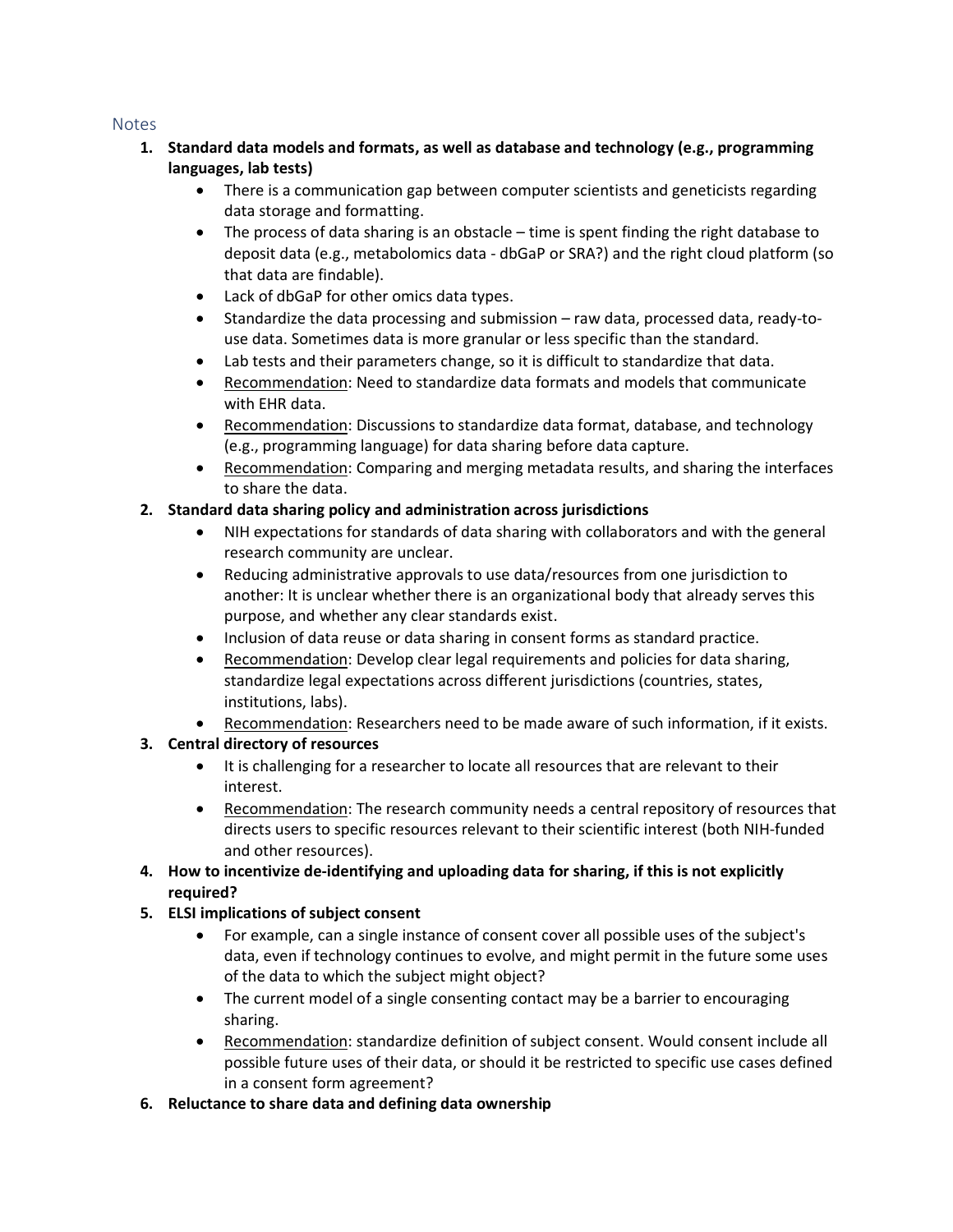- Intellectual property of data (particularly human data) is protected even after publication because of the fear of others using their data to publish something.
- Recommendation: Need to clarify data ownership and emphasize the value of data sharing.
- Lack of incentives for data sharing.
- **7. Standard data sharing (format, database, and technology)**
- **8. Data egress and data analysis in the cloud**
	- Difficult to get data out of dbGaP
	- Uncertainty of what data are computable on the cloud
- **9. Dynamic and long-term data sharing plan needed to prevent data silos**
- **10. Lack of deep analysis and re-analysis of data, with well-curated data and documentation**
- **11. Fear of non-HIPAA-compliance if investigators share their data**
- **12. Difference between clinical hierarchy and research hierarchy for data**
	- Clinical data is designed to not be shared, but it would be very valuable.
- **13. Challenges of sharing tools, analysis workflows, etc.**

Challenges submitted by a subset of participants (Breakout sessions: 2 & 14 in Town Halls 1 & 2) – What is stopping us from overcoming these challenges? What are the gaps in knowledge?

How would we:

- find datasets that are good exemplars of a problem we want to illuminate
- access main data modalities in the public and controlled domains for instance, there are not many single-cell, cell-free DNA, methylation, etc. data available.
- develop detailed and standardized metadata
- produce standardized benchmark datasets that are updated regularly (similar to ImageNet for image recognition)
- develop a shared resource for genome/exome analysis that overcomes consent and privacy concerns
- build/create high-quality genotype-phenotype datasets
- improve management of unstructured research data (i.e. publications)
- develop datasets with spiked-in genes, known quantities of molecular features, or dilution studies to be tested against reference datasets
- develop reliable and accurate reference data or sequencing methods to verify epigenetic and epitranscriptomic data
- create a "harness" for problems with defined inputs and outputs where new methods/tools can be submitted and slotted into a publicly supported pipeline for users to access (i.e., an extreme form of benchmarking)

- Creating and communicating new/existing standards to the community
- Bioinformatics curricula for students at all levels, especially for the rapidly evolving field of genomics and data science.
- Creating protocols for data aggregation, appending, merging, and representation
- Need for novel analytical models and longitudinal data analysis
- Need to develop more tools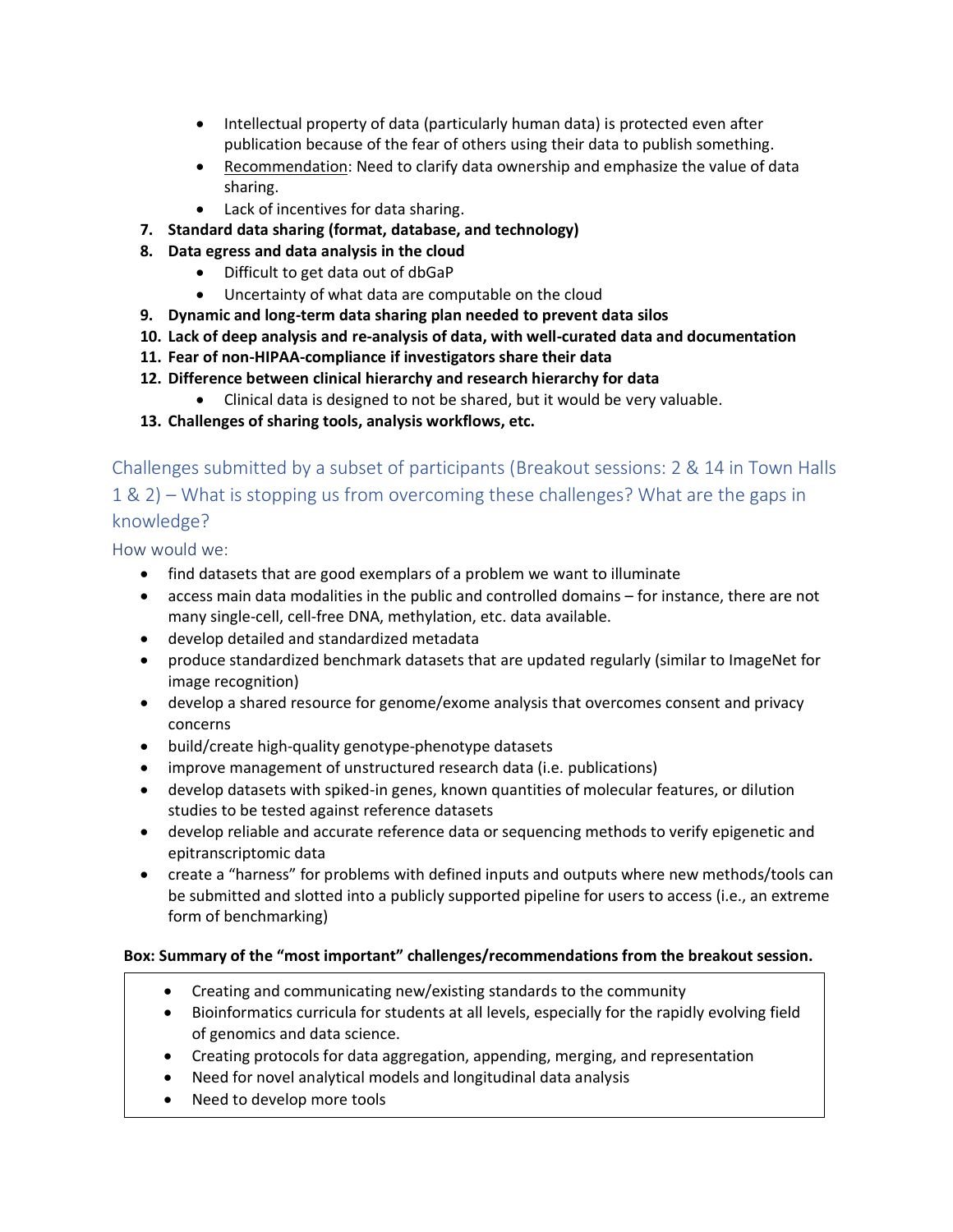- **1. Interoperable standards and ontologies, benchmarking, and communication of standards/ontologies to research community**
	- o Interoperable standards with minimal requirements.
	- o Better phenotype/metadata standards are needed.
	- $\circ$  There is a lack of community-supported ontologies for relevant entities such as traits, phenotypes, and diseases, especially among journals ("gatekeepers").
	- o More sophisticated skill sets for more sophisticated datasets are needed (e.g. computer programming, ontology expertise) required to make use of those sophisticated structures for representing metadata, accessing data, etc.
	- $\circ$  Provenance and identifiers are important metadata, and yet it seems that we are faced with having to create NEW data fields, new standards in order to describe the data that is being captured.
	- $\circ$  Creation and integration of standards without broad adoption by and communication with the rest of the community.
	- $\circ$  Difference between data unification v. aggregation is an issue in standardization.
	- $\circ$  Standardization across data modalities would be ideal, though maybe not possible.
	- o Standardization/normalization challenges start from a representation problem.
	- o Recommendation: There should be incentives from journals, funders, academic institutions, regulations, for standards cooperation and adoption.
	- $\circ$  Recommendation: Requirements by journals to submit data to repositories.
- **2. Lack of understanding of consent and privacy concerns for data sharing**
	- $\circ$  What can and cannot be shared without explicit consent? What can be shared in certain contexts?
- **3. Managing unstructured research data using ontologies and metadata standards**
	- $\circ$  The community needs better management of unstructured research data and better ways to describe the fields in biology. Publications should be tagged with relevant terms.
	- o Ontologies are needed, and formal education on ontologies may be required.
	- o Requirements and guidelines for metadata capture are not clear.
	- o Recommendation: Minimum requirements for datasets for journal publications.
- **4. Centralized repositories needed with firm requirements to share data to those repositories**
	- o Data submission to such repositories should be made easier.
	- o Training for data submission process would be helpful.
	- o Investment in staff focused on acquiring data submissions may be useful.
- **5. Demand for clinical data access and knowledge, database search, tool development, and standards**
	- o Clinical standards, terminologies, integration, and interoperability are needed.
- **6. Training, education, and career**
	- $\circ$  There is a lack of verified, tested approaches to integrate data science training within standard bioinformatics curricula.
	- o Few bioinformatics PhD programs exist.
	- $\circ$  Computer science PhDs specializing in bioinformatics end up in biology, not computer science, departments, which creates isolation between the two fields.
- **7. Genotype-phenotype data and infrastructure needed for the public**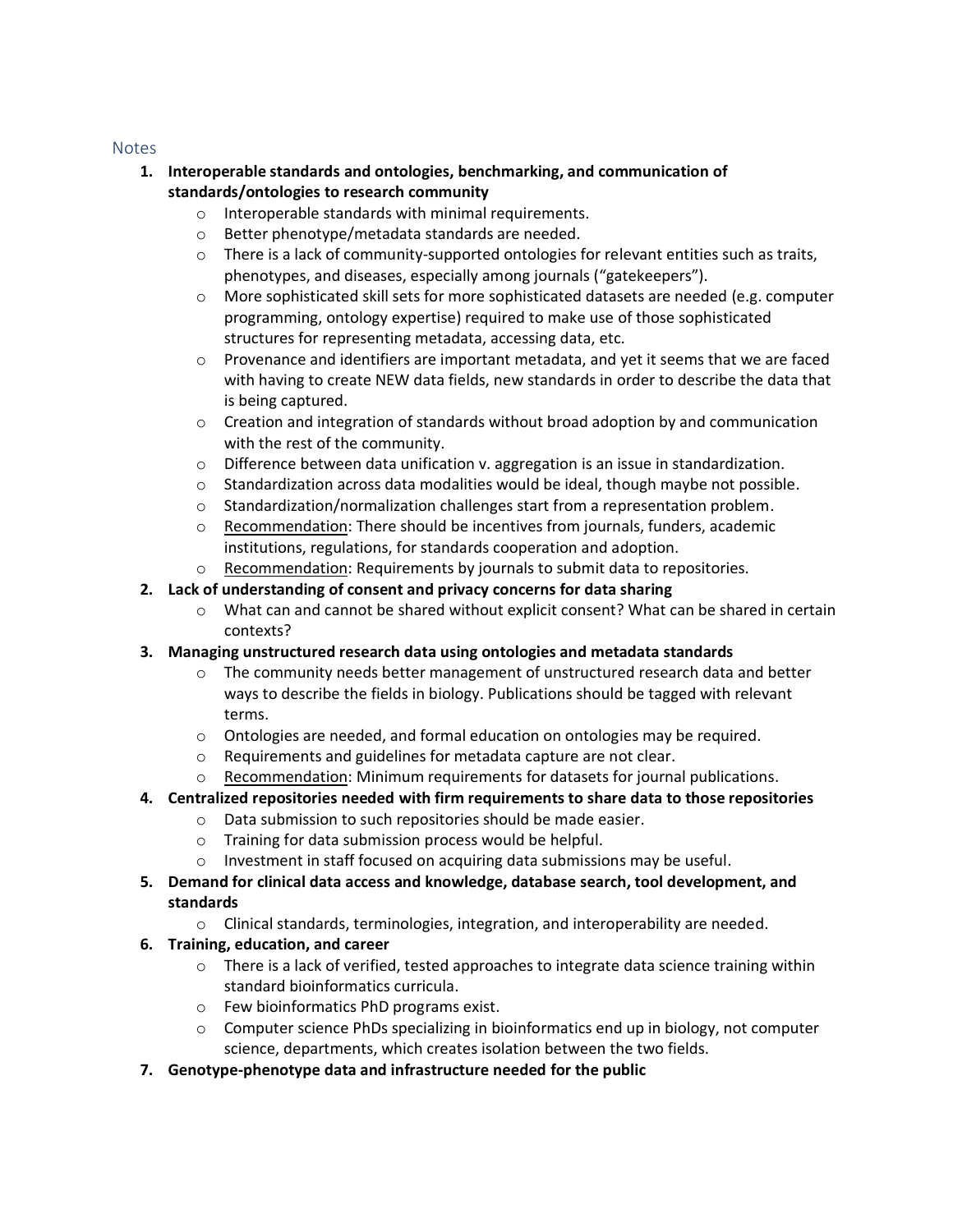$\circ$  Human pangenome, high quality reference genomes, central repository for phenotype data.

Challenges submitted by a subset of participants (Breakout session 3 in Town Hall 1) – What is stopping us from overcoming these challenges? What are the gaps in knowledge?

How would we:

- develop accurate phenotype data for outcomes that matter?
- develop universal standards in phenotyping?
- encourage phenotypic data to be shared in the same way as genomic data?
- generate more and better genomics information?
- better coordinate standards?

#### **Box: Summary of the "most important" challenges/recommendations from the breakout session.**

- FAIR datasets, including harmonizing data
- Programmatic access to phenotypic data
- Anonymizing phenotypic data

#### Notes

- **1. Making (raw) data available**
	- a. There is no common source for raw data. Raw data often obtained via e-mail.
- **2. FAIR data requirements are not yet widely adopted**
- **3. Definition before standardization and anonymization of phenotype data**
- **4. Machine learning models to map genotypes to phenotypes are needed**

# Challenges submitted by a subset of participants (Breakout sessions 4 & 16 in Town Halls 1 & 2) – What is stopping us from overcoming these challenges? What are the gaps in knowledge?

How would we:

- unify and integrate statistical data, topological (2D), Hi-C (2D), and 3D/4D structural (computational/imaging) data, whether the data is obtained from experiment or in theory
- improve computational and functional methods for combining different types and fields of data (e.g., microbiome data, genomic sequence, expression data, and proteomics)
- manage data collected from different sequencing platforms, which may require different computational and statistical methods
- effectively integrate different modalities of genomic data
- identify and integrate all genomic data sets that might be relevant for a particular analysis
- standardize the entire process—from consenting, consent/data sharing, to dataset metadata and data dictionaries, to accessing existing data set processes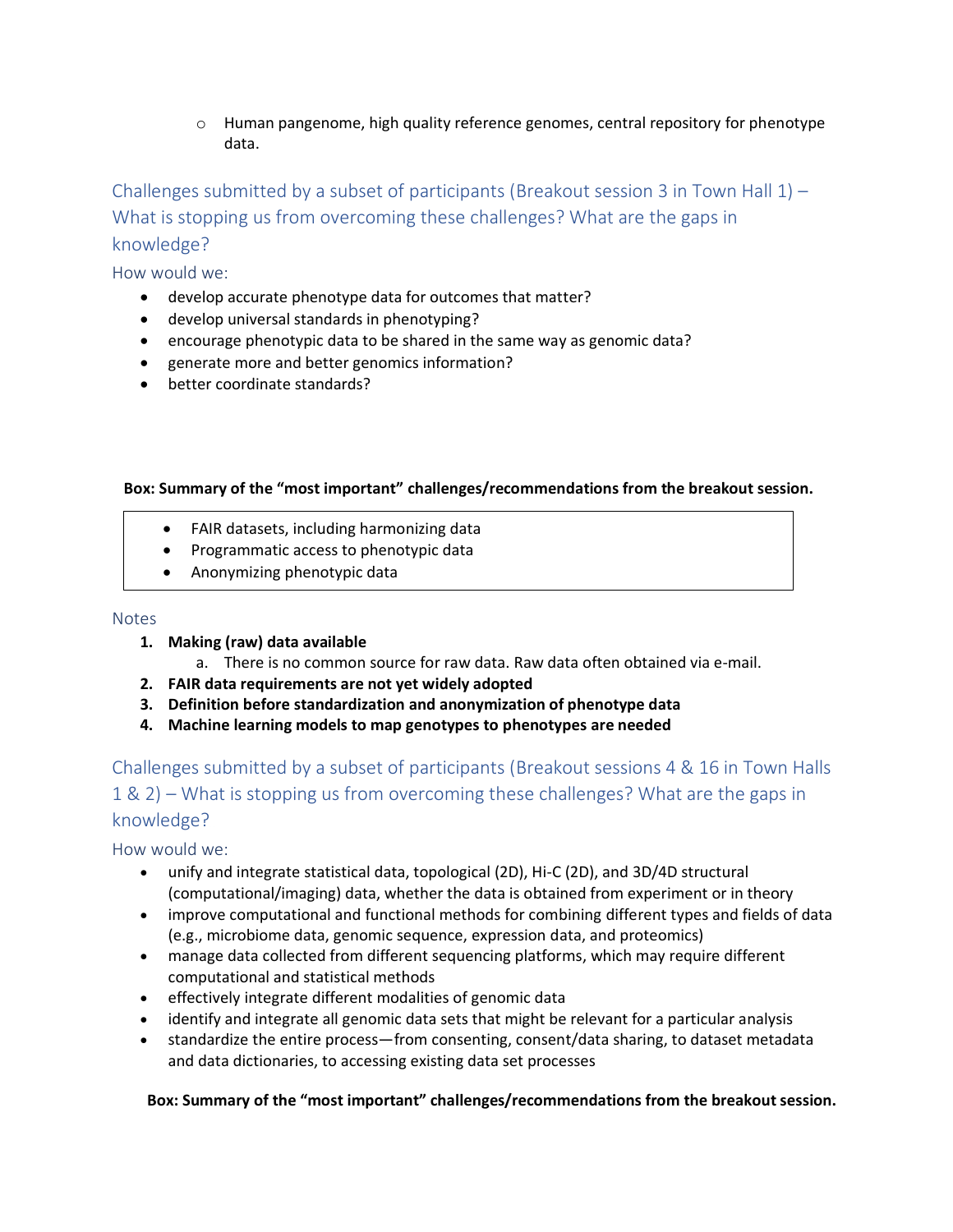- NHGRI collaboration with other institutions and agencies on data resources and sharing
- Data integration from individuals with the same phenotype and ability to document
- Time resolved phenotype crossed with community predisposition haplotypes
- Standardization of all elements in the process, from consenting, consent/data sharing, dataset/metadata/data dictionaries, to data access.
- Creating and making accessible standardized datasets with standardized metadata that can be shared internationally

- **1. Difficult to find and access available datasets across separate forms and platforms, both domestic and international**
	- $\circ$  Recommendation: People are not putting data on EHRs for research, so it would be helpful to identify structured elements that are useful and develop standardized phenotypes.
	- $\circ$  Simplifying the dbGaP process would streamline the data access requests.
	- o Can we stream data out of buckets to enable access to public data?
	- $\circ$  No consistent way of advertising that datasets are available, and advertised datasets are not where they are supposed to be.
	- $\circ$  Proper metadata and data dictionaries would help correlate datasets automated methods and tools to generate metadata would help.
	- o Need detailed documentation of various platforms.
	- o Recommendation: NHGRI should work with other institutes and agencies (including international efforts) to get the data out there.
- **2. Need data integration methods that are agnostic of models/formats/general representation**
- **3. Lack of machine learning methods for data governance of SNGS data**
- **4. Inconsistent consents for data sharing, and patient consent needs to be streamlined**
- **5. Data access requests are not standardized or streamlined**
- **6. Dataset quantity and quality are not equal across diseases (e.g., more chronic diseases are more "manageable" and have less access to resources)**
- **7. Gene-environment data is lacking and important**
- **8. Lack of data from underserved/underrepresented populations to diversity research datasets**
- **9. Expertise for data analysis and standardization**
	- a. This is especially important in under-sourced regions.
- **10. Inability to ship samples across borders, need data sharing agreements in place**
- **11. Need to align scientific/financial/business incentives (e.g., Bill and Melinda Gates, WHO, GA4GH, HHS, NGOs)**

Challenges submitted by a subset of participants (Breakout sessions: 5 & 17 in Town Halls 1 & 2) – What is stopping us from overcoming these challenges? What are the gaps in knowledge?

How would we:

- develop new cost-effective technologies to measure meaningful biology that cannot be easily modeled?
- develop functional analysis that follows the pace of discovery of new disease-related genes?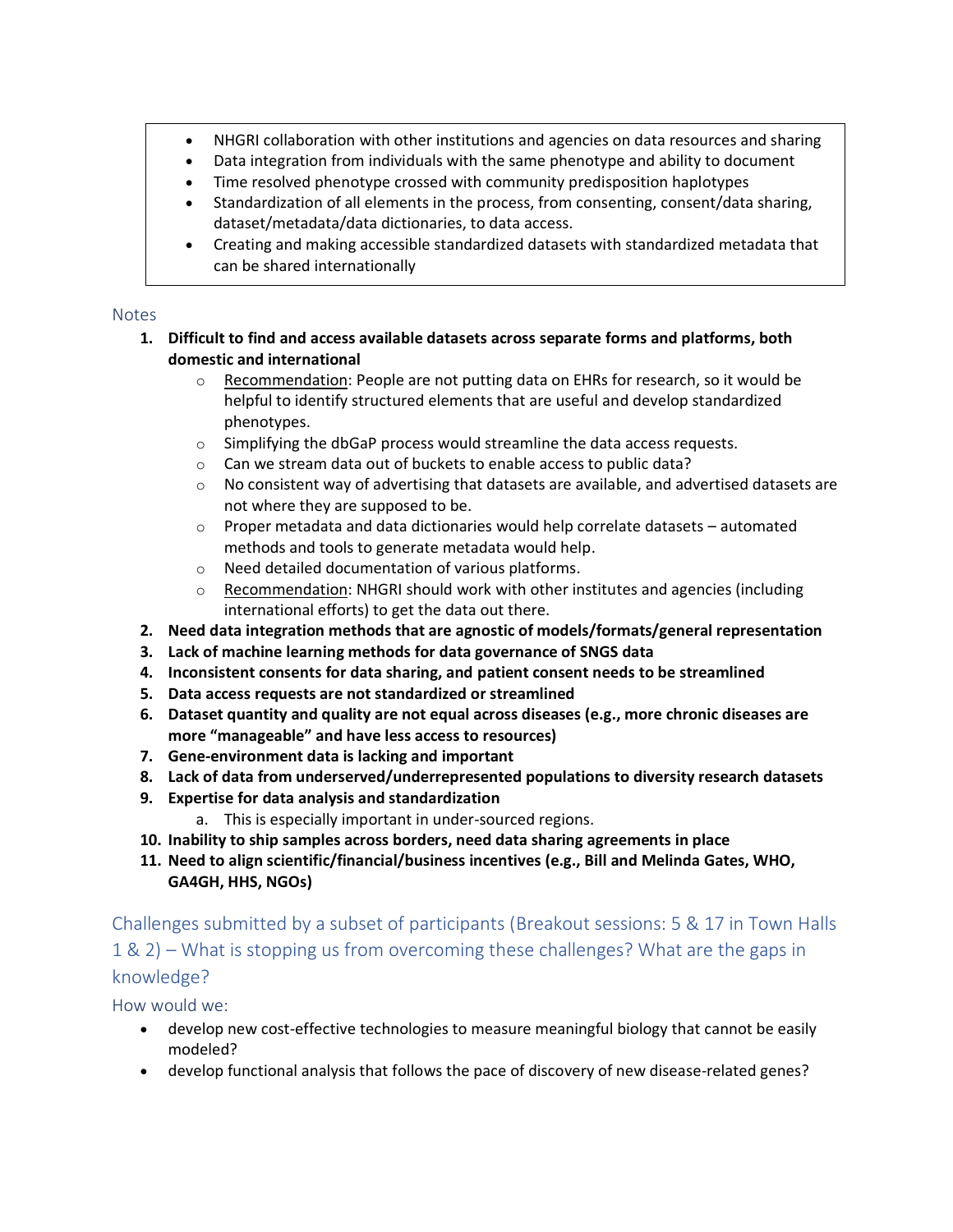- develop mature methods for identifying causal relationships from genomic variants to phenotypes at various scales?
- develop systems that can learn and apply the specific information relevant at a variant-genephenotype level without becoming an automated pipeline where everything ends up classified as unknown significance?
- simplify the mathematical modelling of biological events? The relationships between cellular demands and genome-supplies for phenome progression remain largely unclear.
- develop more sophisticated models that consider interactions or complex inheritance

# **Box: Summary of the "most important" challenges/recommendations from the breakout session.**

- Lack of diversity in research and clinical populations
- Sophisticated models that consider interactions and complex inheritance
- Improving communication between disciplines and providing more training programs for computer science

#### Notes

**1. Biological mechanisms and interactions are complex – There is much to be discovered in basic science.**

# **2. Data standards**

- $\circ$  Need standard/consensus for gene names or other basic variables, phenotypes, exposures, etc.
- $\circ$  Centralizing and standardizing reported results, though that requires manual curation to ensure that aggregated information is accurate.

# **3. Collaboration culture**

 $\circ$  Lack of large-scale, meaningful collaborations among labs working on similar problems.

# **4. Patient/research subject privacy and confidentiality and the consent process**

- $\circ$  Difficulty in balancing data access, sharing with patient / research subject privacy and confidentiality.
- $\circ$  Potential for loss of confidentiality- with implications for consent process. Do we include these risks as part of consent, or develop new technologies to protect confidentiality?
- $\circ$  Extent of consent is unclear; communicating the level of data sharing in consent process.

# **5. Lacking in diverse populations and statistical power**

- $\circ$  Data need to be rich and granular for a very large number of individuals in order to find signals, including phenotype data, genetic data, and environmental variables.
- $\circ$  Data in current databases are not representative of diverse populations; models we are developing cannot be utilized for everyone at this point.
- $\circ$  None of this can be done without adequate representation from diverse populations, standardization of data collection, categorize populations, etc.
	- Mathematical modeling will be biased toward European ancestry (racially white) patient populations.
	- **E** Gene-disease discovery missed opportunities.
	- Causal variant-phenotype relationships at large scale cannot be ascertained without accounting for population-level and family-level confounding.
- **6. Missing data, e.g. hospital data points, events**
- **7. Need more sophisticated machine learning models**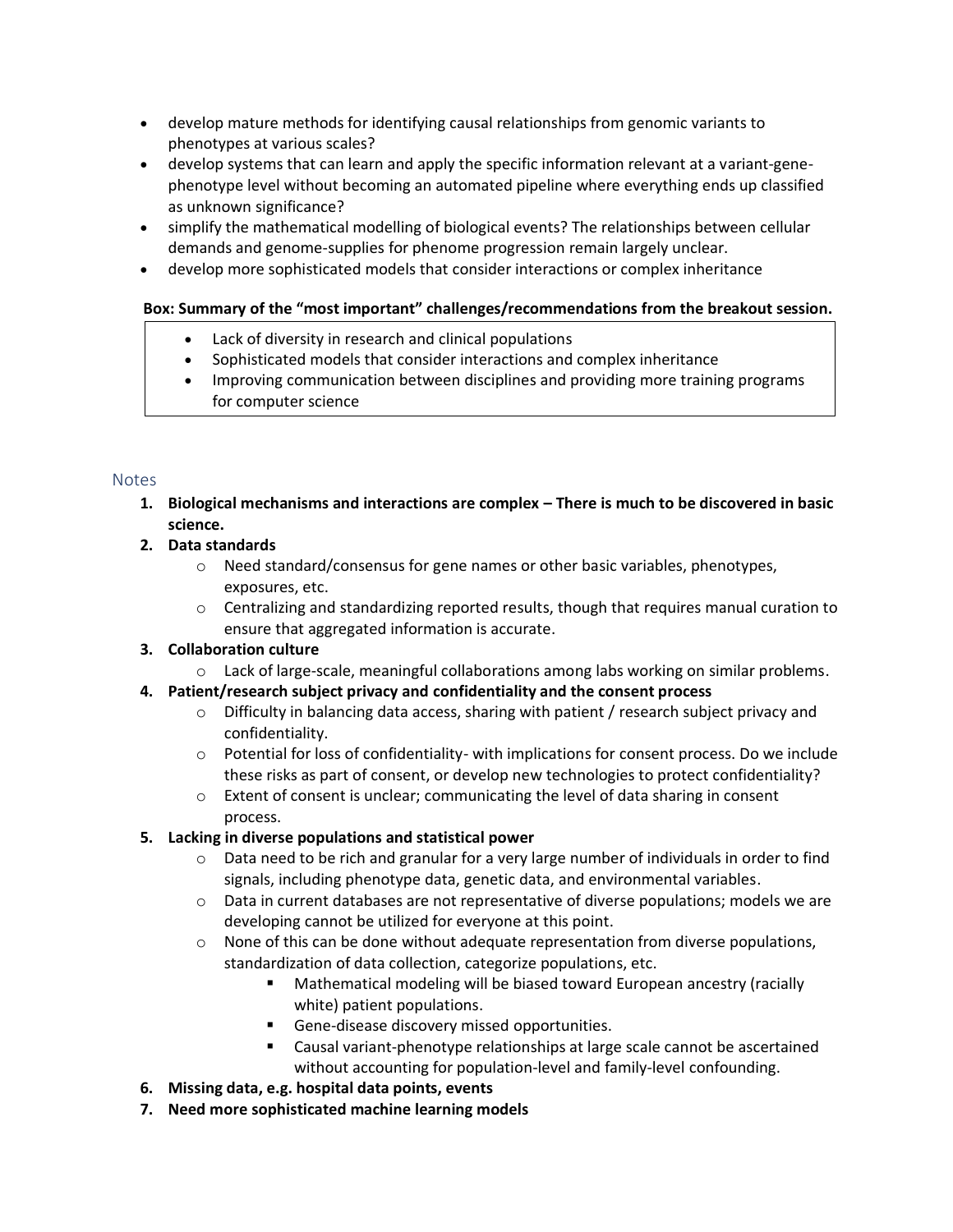- o Models that integrate human judgement.
- o Models that consider interactions and complex inheritance.
- **8. Lack of funding and expertise for methods in statistical analysis of networks**
- **9. "For advancing the integration of different scales of analysis, we are currently lacking standards of truth"**
- **10. Difficult to find a publishing home for interdisciplinary work**
	- $\circ$  Inconsistent ontologies between fields and their journals, different standards for publishing research work.
- **11. Resources and best pipelines are not "findable"**
- **12. Investigators are budgeting only for production of data but not computation**
- **13. Lack of training in programming skills for medical/graduate students**
- **14. Lack of infrastructure at some institutes, need some guidelines on the computation resources needed for certain research**

Challenges submitted by a subset of participants (Breakout sessions 6 & 18 in Town Halls 1 & 2) – What is stopping us from overcoming these challenges? What are the gaps in knowledge?

How would we:

- combine data generation AND development of new methods that can interpret genome sequence using that data?
- ensure that method-development is not treated as an add-on and is considered a process driving data science innovation?
- develop guidelines that encourage uniformity in developing methods and applying them in clinical and research genomics?
- experimentally ascertain sensitivity and specificity for each new method developed?
- validate the performance of developed new methods?
- help researchers understand computational methods and how to develop them? We need clear resources on how current methods work and their limitations.
- develop mature methods for selecting which experiments are likely to be most informative for elucidating a biological system of interest?
- develop incentives, funding, recognition of work/effort?
- show proper recognition of alternative career paths (data scientists) via K awards?

#### **Box: Summary of the "most important" challenges/recommendations from the breakout session.**

- Incentives, funding, recognition of work/effort
- Recognition of alternative career paths via K awards
- Benchmarks and gold standards, as well as metrics for evaluation

#### **Notes**

#### **1. Siloed work between different communities**

- $\circ$  Communication gap between data generators and methods developers, clinical and research labs, etc.
- o Recommendation: Funding for joint work.
- o Academic software development is also siloed; should encourage the development of reusable components like SDK, APIs.
- $\circ$  Lack of reproducibility and validation, as well as standardization and utility of tools.
- **2. Publishing venues for computational methods**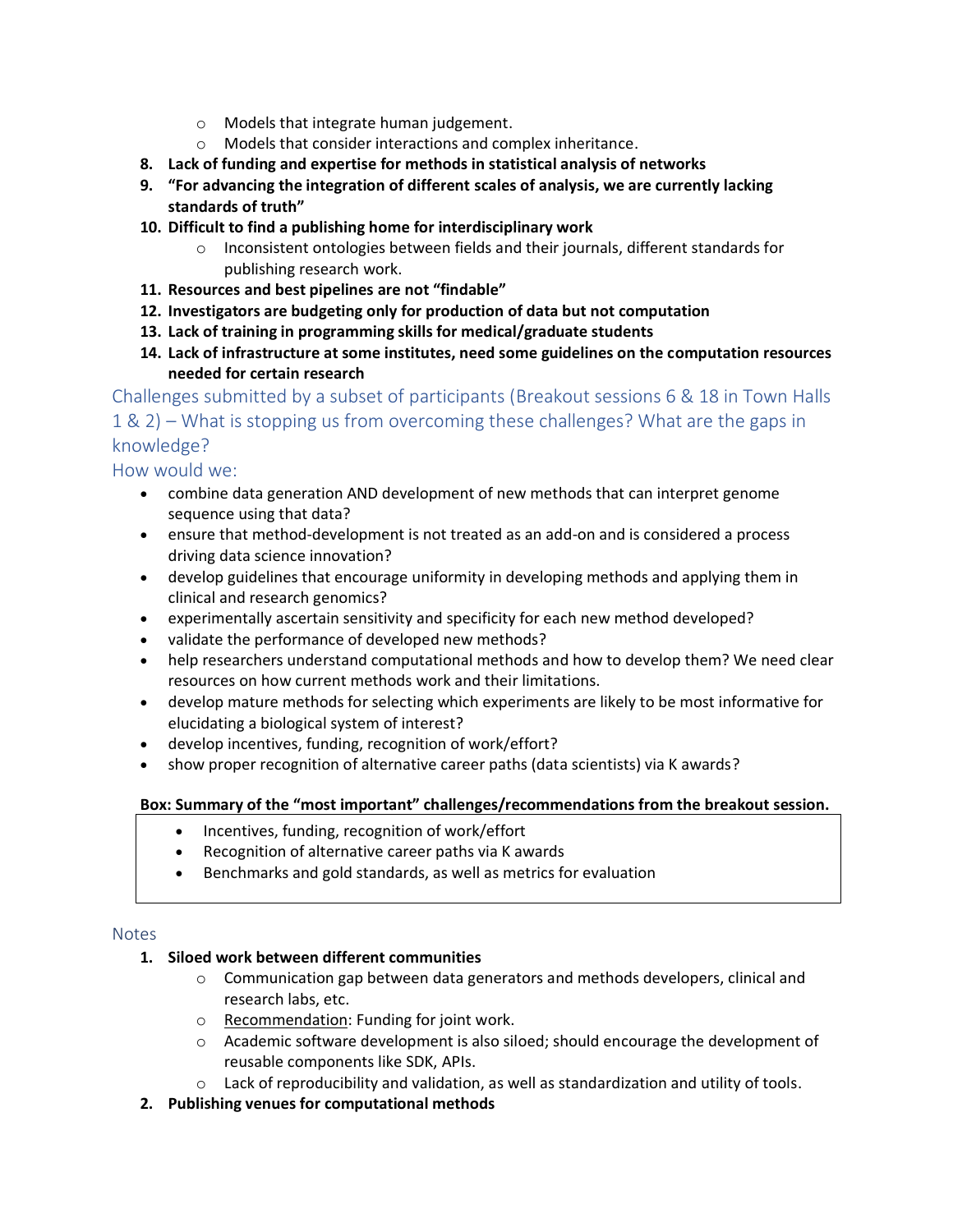- $\circ$  High impact journals are not as friendly to computational articles (pure methods), so there is a lack of publishing venues for methods.
- o Issues with the review process to carefully look at the datasets.
- o Recommendation: code review upon publication.

# **3. Issues with data access**

- o Limited publicly available data that is easy to access.
- $\circ$  It is too time intensive to access data through dbGaP, and the process needs to be redesigned.

# **4. Standard datasets, tools, and analysis methods and benchmarking**

- $\circ$  Lack of a gold standard datasets and analysis methods. Lack of developed and userfriendly suite of tools for testing sensitivity and specificity of analyses.
- o Uniform testing and analyses across the US.
- $\circ$  Validate performance with outputs that give true physical quantities, rather than scores or rankings.
- $\circ$  Need better benchmarking datasets and standardized benchmarks for methods.
- o Baseline implementations are hard to develop and make portable.
- $\circ$  Need correct, large, uniform, and unbiased database development to train machine learning algorithms.
- $\circ$  Recommendation: tools documentation that shows what software is available for use, how well it is maintained, etc. Essentially, tracking software usage.
- o Recommendation: Incentives, funding, credit for tool development.

# **5. Training for post-grad researchers**

- $\circ$  Computational courses and resources should be available to post-grad researchers.
- o Need platform for sharing user experiences with tools/workflows.
- o Training on how to use tools/workflows.
- o Training in methods development (incl. data science, statistics, machine learning, algorithms, programming, etc.).

# **6. Overcoming logistical and organizational work to pull together resources**

Challenges submitted by a subset of participants (grouped into breakout sessions: 7 & 19 in Town Halls 1 & 2) – What is stopping us from overcoming these challenges? What are the gaps in knowledge?

How would we:

- develop the capability to sequence multiple chemical modifications?
- understand molecular biology in its spatial environment, that is, how does a gene's spatial context affect its regulation?
- develop a standardized language and associated metrics for chromatin folding and structural descriptors?
- fill in the gaps in knowledge in chemical modification in DNA, RNA and protein?

- Can a standardized language and associated metrics for chromatin folding and structural descriptors be developed/devised?
- Gap in knowledge in chemical modification in DNA, RNA, protein
- Continued NHGRI support of large grants to bring collaborations together and disseminating research findings to greater community through training opportunities
- Organization around large-scale data generation, announcing new datasets, data accessibility
- Diversification of funding across all institutions. Increased participation in areas of expertise, with more narrow funding scope to allow this, from more institutes.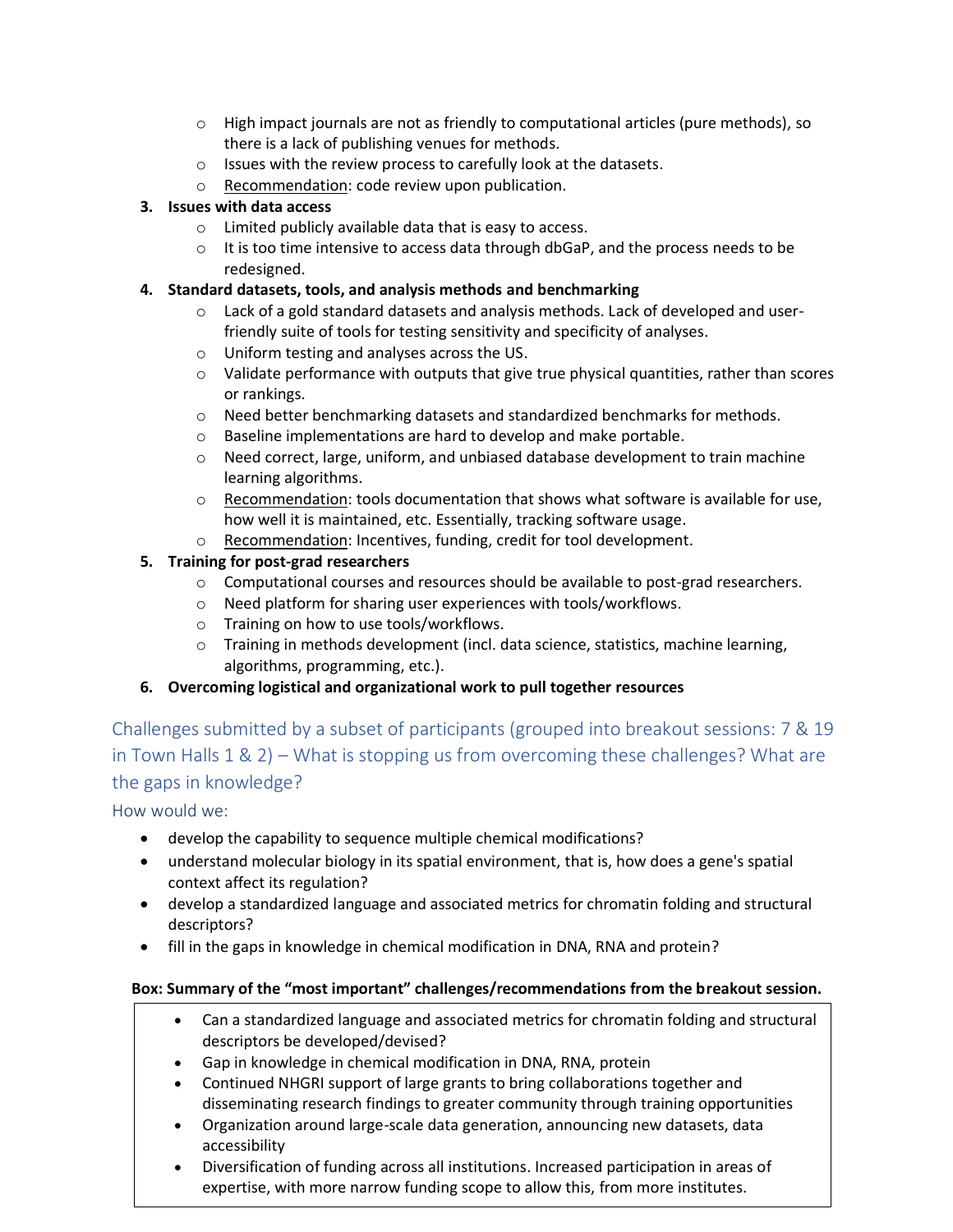# **1. Standardize spatial context in molecular biology and sequencing technology**

- o There is a need for methods to record the spatial context and representing it in standardized, faithful, accessible manner.
- $\circ$  Standard sequencing technologies will allow us to fill in the gaps for how to improve current technologies.
- $\circ$  Barriers include organizing people to develop the standards, getting producers and users involved, methods for broad sharing and computing.

# **2. Cultural difference between traditional genomics and new methods**

 $\circ$  Veterans in traditional genomics may tend to ignore recent work in epigenetics.

#### **3. 3D/4D genomics technology development.**

- $\circ$  It is challenging to represent genomics in 3D+ contexts. The current schema doesn't cover epigenetics sufficiently.
- o Development and dissemination of technology are essential.
- o Each molecule will require specialized, new, and advanced technology.
- **4. Modest understanding of underlying biological basis of spatial transcriptomics**
	- $\circ$  For example, how a single molecule interacts with multiple molecules in the genome.
- **5. Need to establish a mechanism to create the economies of scale needed**
	- $\circ$  This includes infrastructure and developing efficient logistics for sample sharing.
- **6. Informing clinicians of new technologies**
- **7. Community task forces led by PIs to address questions/knowledge gaps**
	- o Community can know what questions to pick up and work on.
	- $\circ$  Sequencing providers can support efforts to data production and data scientists can support analysis efforts.

Challenges submitted by a subset of participants (grouped into breakout sessions: 8 & 20 in Town Halls 1 & 2) – What is stopping us from overcoming these challenges? What are the gaps in knowledge?

How would we:

- address the problem that current computational methods do not work well for high dimensional low sample size gene expression data sets?
- deal with small data sets?
- standardize transcriptome profiling? Single cell and bulk profiling of alternative transcripts is yet to be perfect.
- describe the nature of gene expression level when inputting transcriptome data?
- reduce the uncertainty associated with genomic testing results?
- reproduce analyses done in publications?
- address the problem that current computational methods do not work well for high dimensional low sample size gene expression data sets?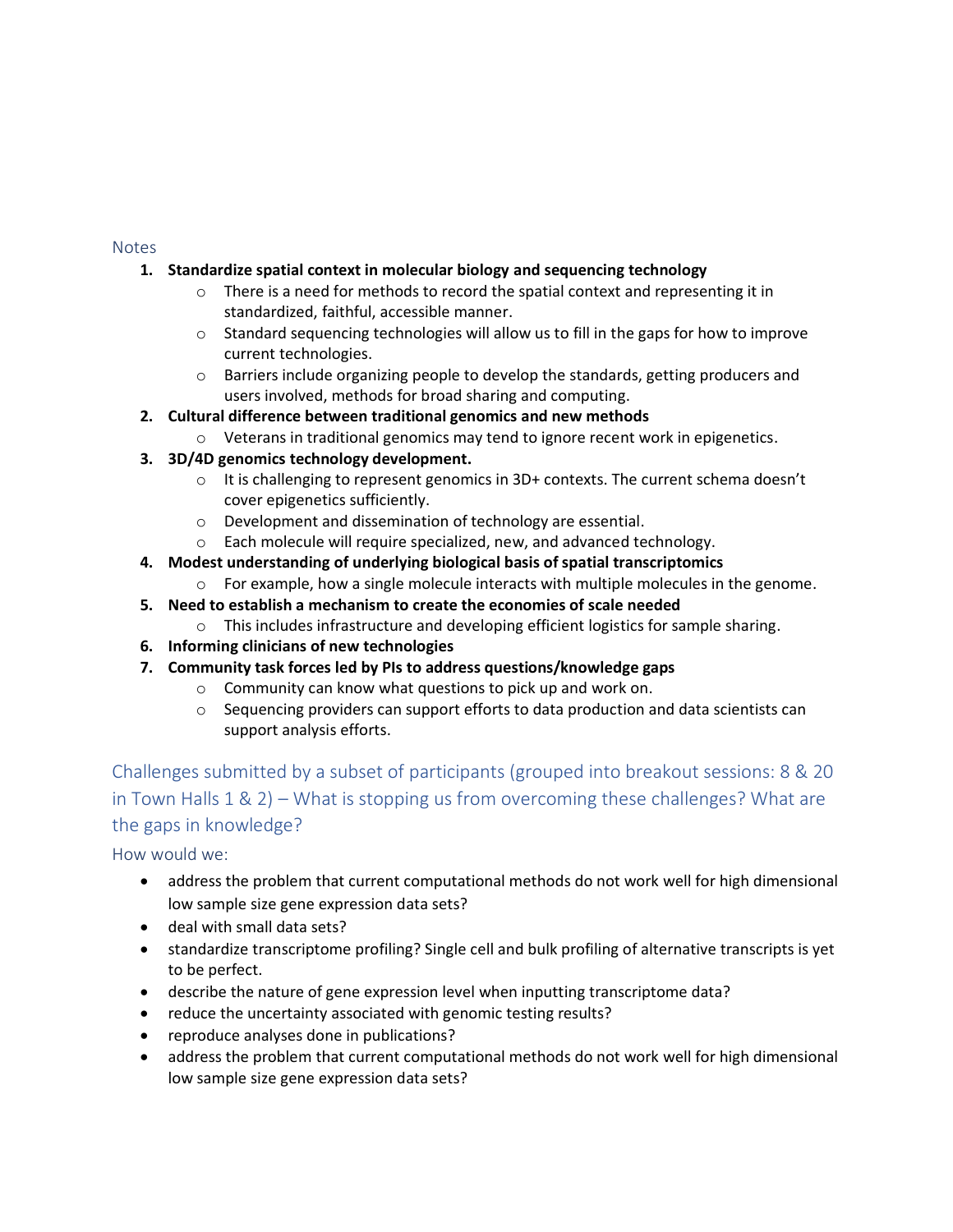#### **Box: Summary of the "most important" challenges/recommendations from the breakout session.**

- Reproducible analyses in publications
- Reducing uncertainty associated with genomic testing results
- Develop novel statistical approaches for high-dimensional, low sample size gene expression datasets
- Innovative incentives to encourage collaboration around data sharing
- Addressing metadata challenges, including dataset annotation
- **1. Establishing standards (best practices, tools, computing environment) for reproducible analyses**
	- $\circ$  Create standards, a possible committee/community that comes up with standards and best practices.
	- $\circ$  Educate scientists on using these standards and best practices which should be adhered to in order to publish.
	- $\circ$  Making everyone use the same tools and tools sets for analyses of data changed if computational languages.
	- $\circ$  Provide an environment for the people who are doing the experiment to replicate it to reproduce it.
	- $\circ$  More discussion for current computational tools that are available for analysis.
	- $\circ$  Data generation approach should be well-described and shared with the public.

# **2. Metadata challenges**

o Issues of protocol used, study design, technical aspects.

# **3. Unannotated datasets**

# **4. Other factors in ensuring reproducible science**

- $\circ$  For the highly impactful studies, do a parallel replication study to determine if reproducible.
- $\circ$  Scientists are busy rushing from deadline to deadline, once an analysis is about to be published or published, have teams of "professionals" that go and assist the scientist to get their analyses factored so as to be reproducible rather than rely on a grad student about to leave.
- o Recommendation: require publications to have accompanying code on GitHub or another repository to share scripts/data.
- **5. New computational methods needed for high-dimensional, low sample size gene expression datasets**
	- o Additional types of information can be used (integromics).
- **6. Single cell technology should be more developed**
	- o Needed to have standardized transcriptome profiling.
	- o Single cell and bulk profiling are subject to total available budget and research design/purposes.
- **7. Need policies for reassessing genomic test results, including delegating the reassessment and communication of results of reassessment**
- **8. Access to supercomputer systems and cost-effective IT systems**
- **9. Education for users of genomic tests to understand uncertainty around risk prediction and variant interpretation**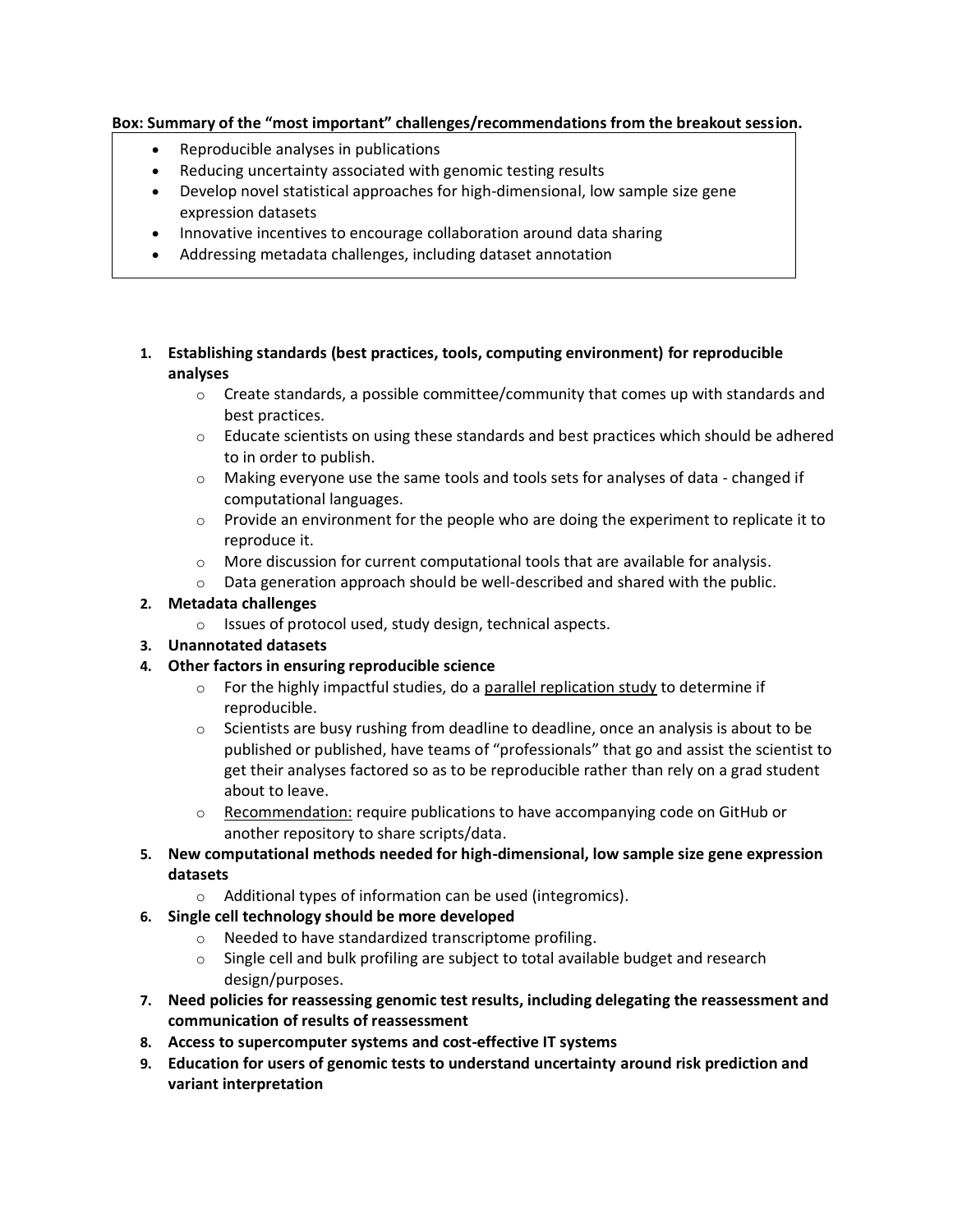### **10. Need an online website/tool that includes models developed by each group and the corresponding datasets to be shared with the whole research community**

# Challenges submitted by a subset of participants (Breakout sessions 9 & 19 in Town Halls 1 & 2) – What is stopping us from overcoming these challenges? What are the gaps in knowledge?

How would we:

- develop computational and statistical methods that are more generalize-able rather than being developed in a lab - for a lab?
- provide software solutions that are transferrable, updatable, and easy to implement across multiple platforms and architectures?
- create resources that everyone can access and use (rather than downloading the data and analyze it separately on their own computer)?
- make the methods very interactive for the biologist with limited computational and statistics skills?
- create a multi-omics platform that will bring things together in one place?

# **Box: Summary of the "most important" challenges/recommendations from the breakout session.**

- How to make the methods very interactive for the biologist with limited computational and statistics skills?
- Note: We think that emphasizing the collaborative element between the life sciences and computational sciences is the most important point.
- Multi-omics platform to bring things together in one place

#### **Notes**

# **1. Interoperability between cloud environments**

- o Having different cloud environments makes transferring across systems hard.
- o Don't have many datasets connected to the cloud environment.
- $\circ$  Connecting disparate data sources, especially for non-experts in one omics field connecting with other data.
- o Recommendation: Multi-omics platform to bring everything together in one place, where all software and data can plug into.

# **2. Generalizable tools and standardization**

- $\circ$  The field is moving very quickly, standardization would be hard.
- o Computational methods need to be made more generalizable.
- $\circ$  Requirements to include script in publications. Is there a way to make codes transferable and generalizable (i.e. may run on one Java but not on another version of Java)?
- o Lack of standardization regarding data sets.
- o Need a standard in data analysis and data generation.
- $\circ$  Standardization is hard because different labs have different equipment.
- $\circ$  Individual standards are not effective, need consortiums. Collaboration rather than individual algorithm development.
- o Take into account different countries, populations across the globe.
- **3. Competitive culture obstructing collaboration**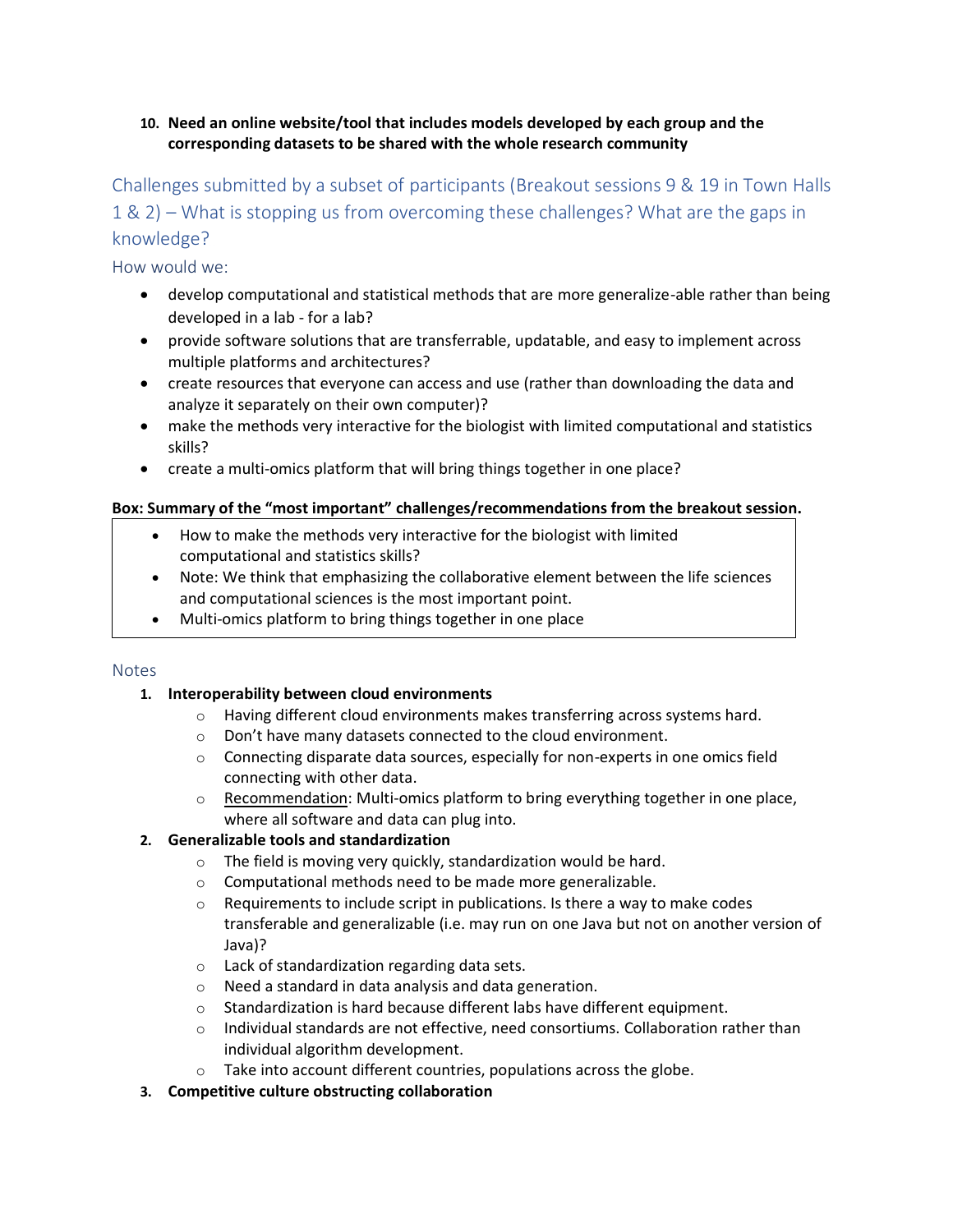- $\circ$  Collaboration is underappreciated, due to desire to be first author etc. Issue of balancing individual credit and progress.
- $\circ$  People are rewarded for creating new models and tools. Misalignment of scientific incentives.
- **4. "Multi-omics" is not well defined**
- **5. Lack of usable interfaces for biologists and clinicians**
	- $\circ$  Need reliability and reproducibility in the clinical setting, which academic models sometimes lack.
- **6. Cross-training between wet lab/clinicians and data scientists**
	- $\circ$  Biologists and clinicians should learn more about data science, and data scientists should learn more on the basic biology.

Challenges submitted by a subset of participants (grouped into breakout sessions: 10 in Town Halls) – What is stopping us from overcoming these challenges? What are the gaps in knowledge?

How would we:

- develop better productive collaboration between the computation/statistics community and the genomics/geneticist community?
- reduce the fragmentation of effort across the scientific community?
- make connections to people in genetics fields to foster interdisciplinary collaboration?
- make it easier for statistician and computer scientist, especially non-native speakers, to understand the complex genomic language?
- find/develop reviewers with expertise in the area of proposed projects, who can provide insightful comments and suggestions?
- recruit reviewers who will benefit from the methods, e.g., epidemiologists focusing on genetic or epigenetic studies on certain health outcomes?
- develop better productive collaboration between the computation/statistics community and the genomics/geneticist community?

# **Box: Summary of the "most important" challenges/recommendations from the breakout session.**

- Education and training of different stakeholders on what are an individual researcher's expertise, knowledge, and skill sets
- Developing better and productive collaboration between the computation/statistics community and the genomics/geneticist community

# Notes

# **1. Fostering collaboration between computational and genomics/genetics communities**

- o Challenge in interpretation of data types interpreting experimental techniques/technologies (caveats, strengths and weaknesses).
- o Challenge in educating users on resource: richness of content and resource usability/querying.
- $\circ$  Challenge in educating biologists, geneticists, etc. how data analysis techniques work and what are important considerations for interpreting analysis results.
- $\circ$  Recommendation: HG-organized effort to bring issues to broader scientific community and bring researchers together from different domains.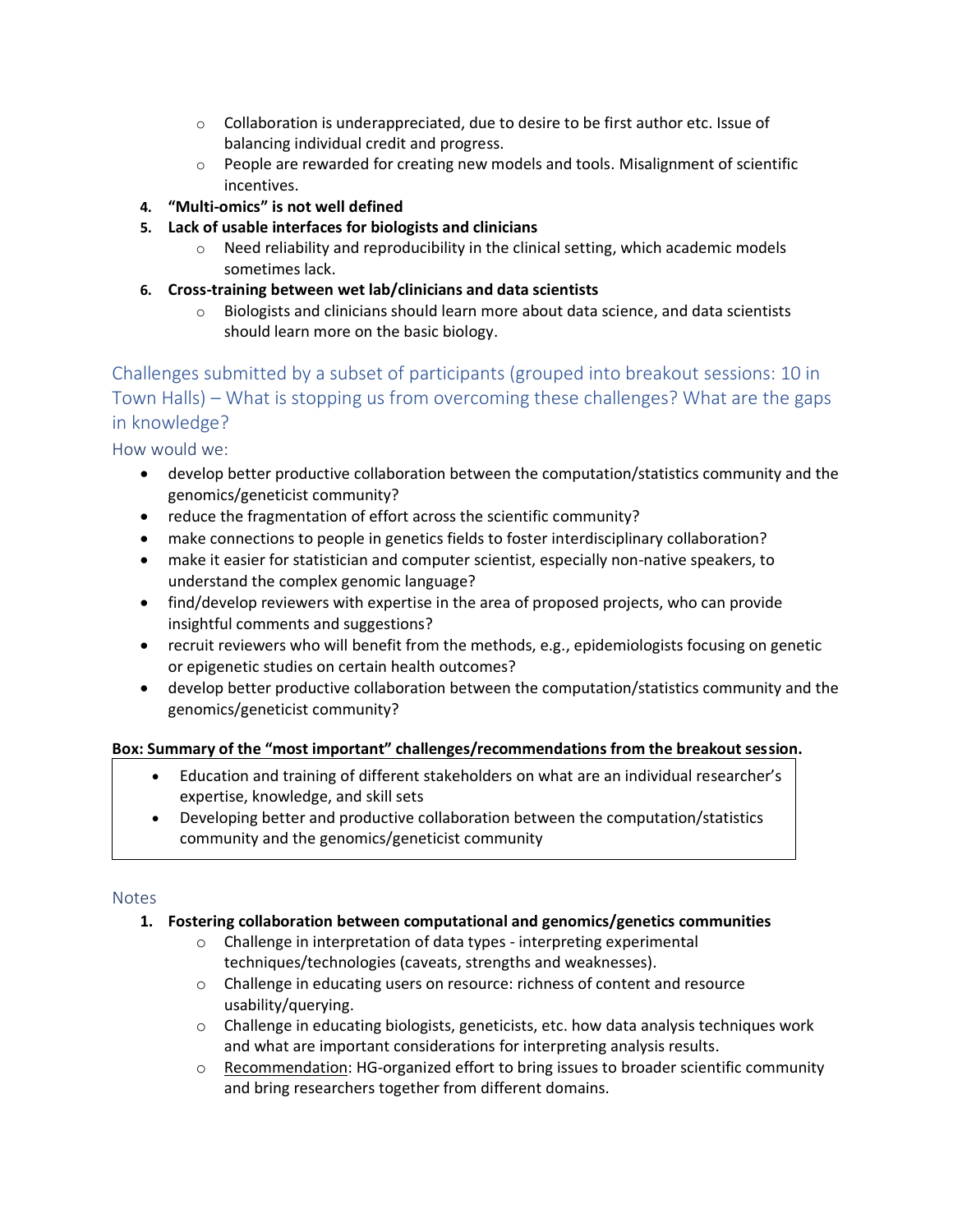- $\circ$  Recommendation: A coordination platform for cross-disciplinary investigators to talk about potential problems and solutions. Can match between problems/solutions across fields to identify reviewers with expertise in each area.
- o Recommendation: 'Genomic Salon'—informal talks/seminars within institutions.

# **2. Reducing siloed work across the scientific community**

- $\circ$  Gaps in knowledge: Lack of a comprehensive database/resource that catalogs all scientists/researchers and their topics of focus.
- $\circ$  Requires uniform format/guidelines to capture and report researchers and their focus (lack of uniform language to communicate this information).
- o Need better discoverability of common efforts.
- $\circ$  Good to share data, but also equally important is sharing of methods (and parameters) to produce or analyze such data.
- o Short projects do not leave time to develop terminologies and connections; need longer-term collaborations.

# **3. Making connections in the genomics community to foster interdisciplinary collaboration**

- $\circ$  Challenge to recruit community to participate in a workshop (like a UniProt workshop).
- o NIH program officers should communicate significance to community members.
- $\circ$  Need good ways to educate how resources are of relevance to the research community.

# **4. Cross-education between statisticians and computer scientists, and genomicists**

- o Need long-term interdisciplinary cross-education between genomicists and data scientists (important to establish collaborations with knowledgeable people).
- o Lack of resources for cross-education.

# **5. Finding reviewers with the appropriate expertise to provide comments and suggestion**

- $\circ$  Again, lacking a comprehensive catalog of researchers and their focus/expertise.
- o Maybe would benefit from an ontology of research topics.
- o SRO may select reviewers by suggestion.
- $\circ$  Keywords are too few and generic for applications, but do not want narrow expertise representation on review panels.
- **6. Recruiting reviewers who will benefit from the methods, e.g., epidemiologists focusing on genetic or epigenetic studies on certain health outcomes?**
	- $\circ$  Conversely, we have a need for a database of needs for researchers; if researchers could express and disseminate their technological needs, that would help.
	- o Challenge embedded in the language issue.

# Challenges submitted by a subset of participants (Breakout session 11 in Town Hall  $1$ ) – What is stopping us from overcoming these challenges? What are the gaps in knowledge?

# How would we:

- develop competencies across computing, statistics and genomics?
- find and/or develop a workforce with the right skill set (computer science AND genomics)?
- address the large computational burden of data science and the high bar of entry (supercomputer needed) to increase diversity among computational and statistical genomics researchers?
- attract bright data scientists away from lucrative careers in industry?
- develop more professionals with computational and statistical skills?
- develop domain knowledge in genetics for quantitatively trained researchers?
- support the training of instructors, or helping them develop modules for their classes?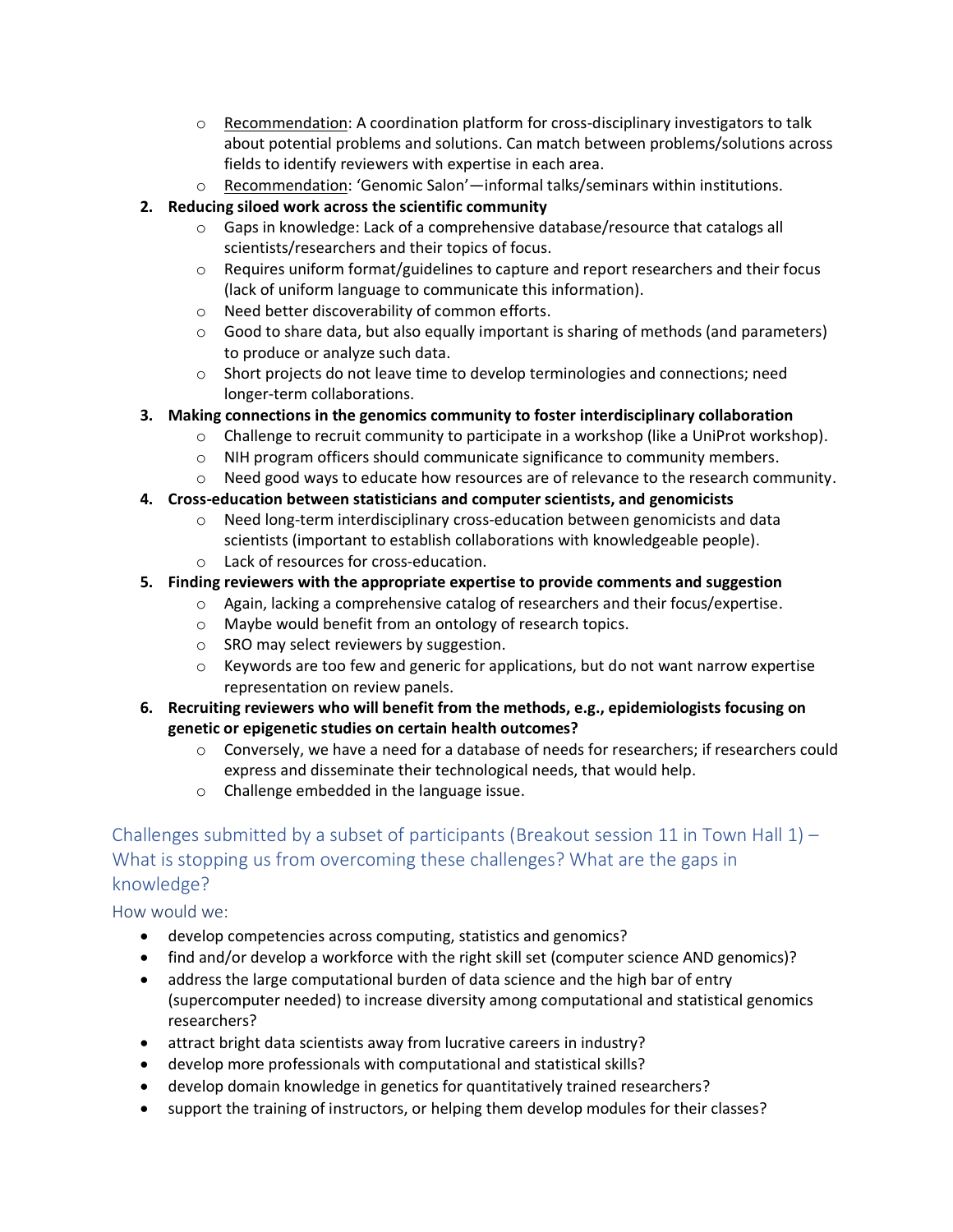- train the trainers so that they can train students by letting them choose research topics of interest?
- make sure that researchers on statistical genomics or computational genomics are considered mainstream in their own discipline?
- provide education resources to train people, including courses and instructions for trainees (high school students, students with computer science background) to get to know the fundamentals of biology and genomics?

#### **Box: Summary of the "most important" challenges/recommendations from the breakout session.**

- Appropriate incentives for data scientists to continue working in the field of health care
- Need more education resources for training, including courses and instructions for trainees (high school students, students with computer science background, etc.) to learn the fundamentals of biology

#### **Notes**

# **1. Lack of incentives for training**

- $\circ$  In most cases, for service units, teaching is not part of the mandate or JD, and graduate students may not get credit for teaching.
- $\circ$  Recommendation: Holding workshops and courses that help develop skills, incentivizing alternate career paths.

# **2. Funding, grantsmanship, and budgeting**

- $\circ$  Easy to get NIH funding to generate data, not so easy to get funding for analysis of data.
- $\circ$  Need help at the institutional level to develop proper skills and budget appropriately for work.
- 3. **K Grant for Data scientists? -- should acknowledge Jason Williams for this one :)**
- **4. Data science not seen as a "fundamental" or valuable field**
	- $\circ$  One possible knowledge gap: the field of data science is not yet as "fundamental" as other fields for which it is easier to attract/fund scientists. We do not yet have a common universal "model" for what data science is that we could study in ways that are traditional for experimental approaches.
	- o Is a 'genomic data scientist' useful if the science doesn't support it?
	- o Genomic data management is there a field for this?
	- o Pushing to create a PhD to specialize in genomic data science. Keep this as part of the broader 'data science' field to take advantage of improvements in non-genomic data science fields.
	- $\circ$  Genomics data science is not as valuable as data science in other fields (finance, targeted marketing). What is the value that genomics data science will provide?
	- $\circ$  Is there a clear path for developing a career in genomic data science that is financially incentivized and stable?
- **5. Lacking education resources to train people with various backgrounds in statistics/computer science and in fundamental biology**
- **6. Low salary compared to industry jobs**
- **7. Lack of data/script sharing and standards for dataset annotation**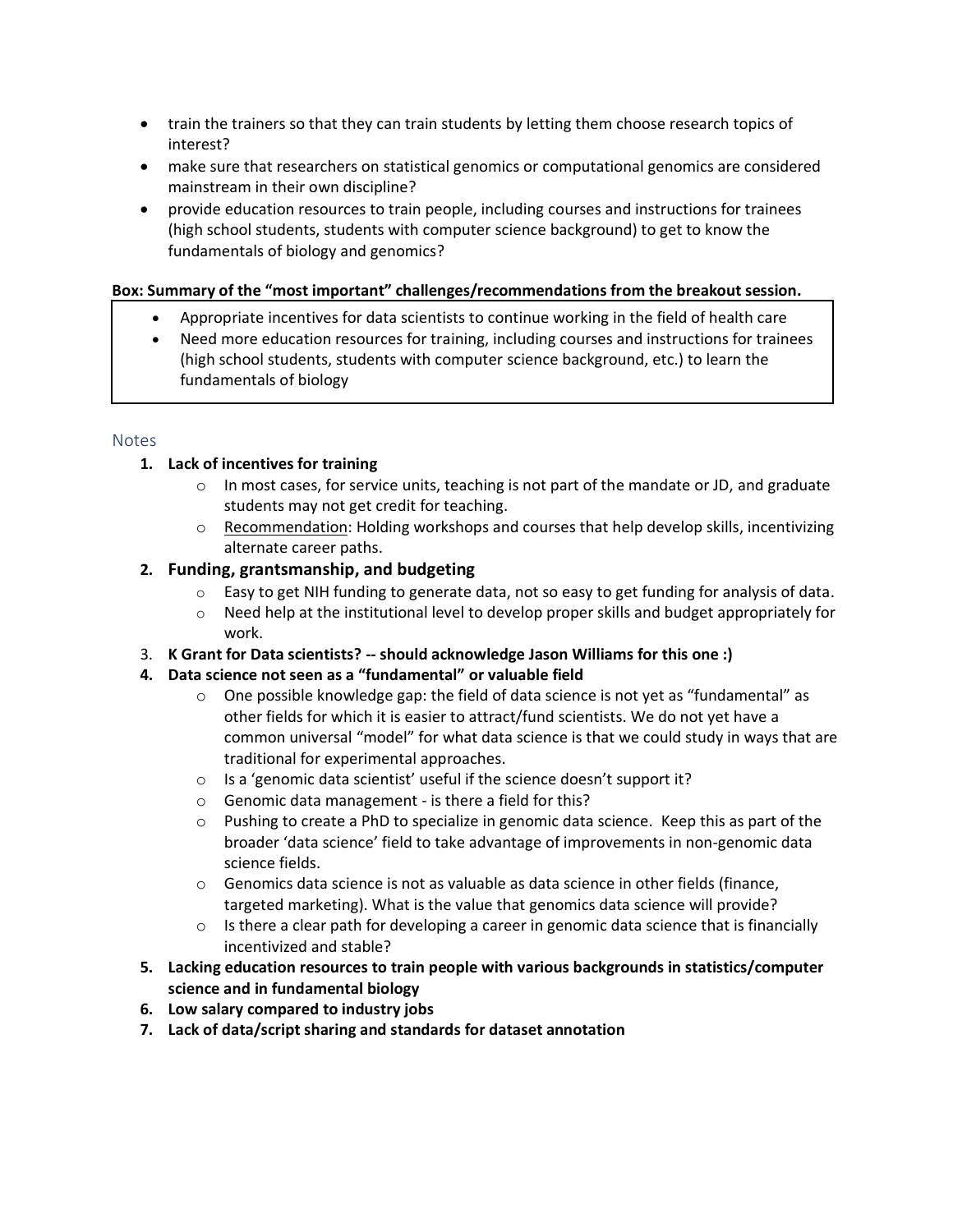Challenges submitted by a subset of participants (grouped into breakout sessions: 12 in Town Halls 1) – What is stopping us from overcoming these challenges? What are the gaps in knowledge?

How would we:

- identify a "Grand Theory" or a "Grand Challenge" of genomics that seeks physical laws/principles that govern the field?
- develop good hypotheses that generate better models to depict the biological questions?
- build multidisciplinary teams to formulate hypotheses and tackle questions using a variety of different approaches?
- encourage cross-domain expertise across biological/genomic subfields?
- encourage a multi-dimensional and holistic understanding that fully comprehends the multiple levels of "interactions"?
- enable cross-discipline collaboration and communication?
	- Computational representation of the human phenome for maximizing our genomic interpretation in order to realize the promise of precision medicine.
	- Must have cross-disciplinary collaboration with researchers in basic research and across the globe. Genomic health is a global endeavor.
- Building multidisciplinary teams to formulate hypotheses and tackle questions using a variety of different approaches

- **1. Variant catalog, standards, analysis, and methods**
	- o We need to expand the catalogue of variation CNVs, etc.
	- $\circ$  Underserved/underrepresented populations are poorly represented in variant catalogs
	- $\circ$  No standardized variant representation across systems, lack of standardization in pipelines and their comparison, and lack of transparency/benchmarking for comparison. This is particularly true for variant interpretation!
	- o More sophisticated algorithms for structural variant analysis are needed.
	- o Machine learning could be used to help triage variants into functional/impactful classes.
	- o Experimental methods for assessing function is not clear for all.
- **2. Lack of currency for tools in accessing current database knowledge**
- **3. Resource integration, shared model across diseases across knowledge sources needed for standard genomic interpretation**
	- $\circ$  Integration of various resources to one focused question (no set basis/standards between them).
	- $\circ$  Essentially, we need a better shared model (standards) of disease across knowledge sources in order to standardize genomic interpretation (while still being dynamic).
- **4. Computational representation of human phenome to maximize genomic interpretation in a way that is useful for precision medicine.**
- **5. Patient data privacy**
	- $\circ$  Challenges in identifiability and consent when you bring more data types together, which is really required for maximizing interoperation.
	- o Ethical challenges in labelling of pops/groups and protecting your samples (and in creating trust with these populations).